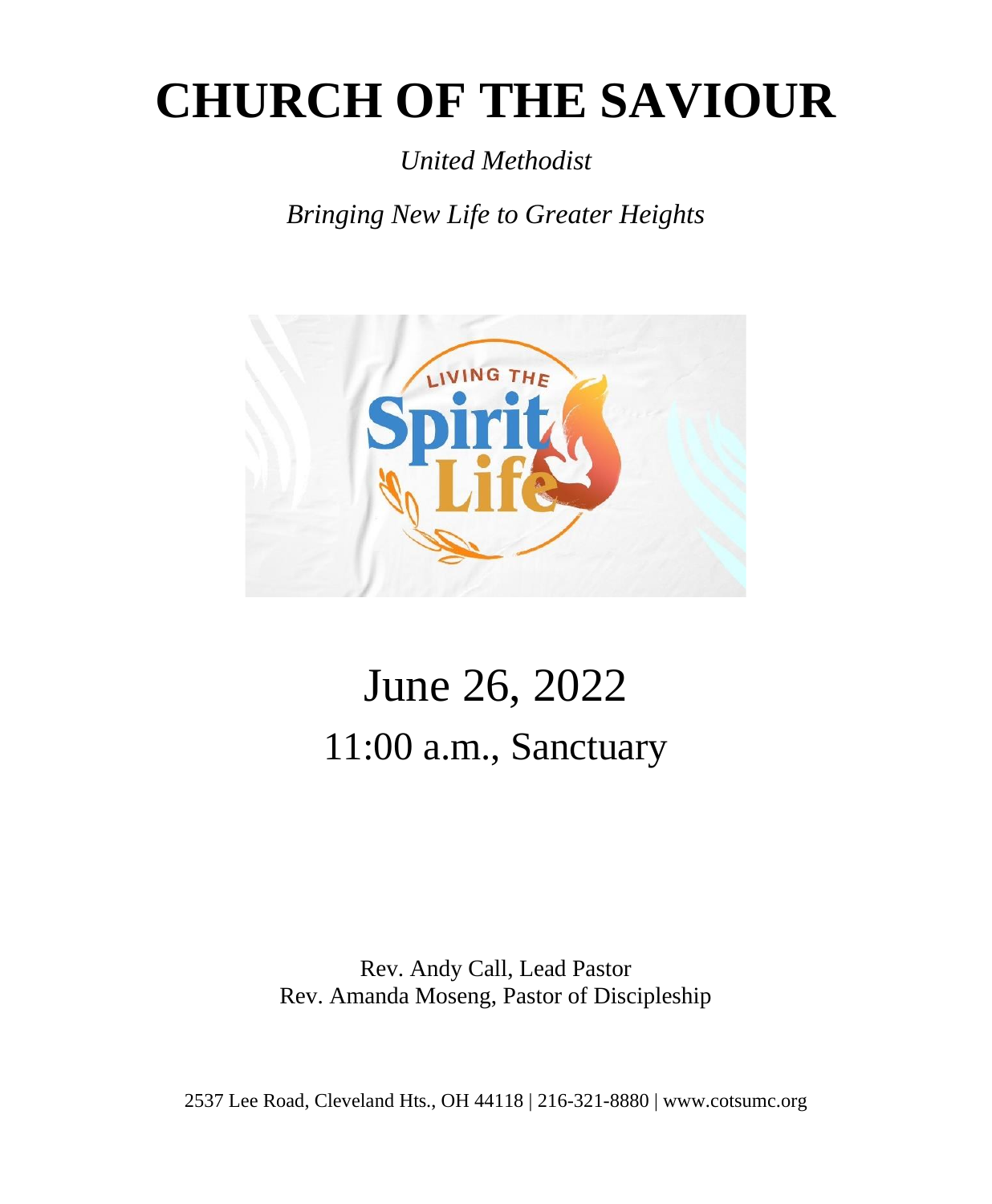## **SANCTUARY 11:00 a.m.**

# **ORDER OF WORSHIP**

# **OPENING TO GOD**

PRELUDE *Variations on "Saybrook"* James Southbridge

WELCOME The Rev. Andy Call

#### $*$  CALL TO WORSHIP<sup>1</sup>  $\qquad \qquad \text{Arleen Twist}$

One: We come to this place of prayer.

**All: Here we can bring our hopes and dreams, our hidden fears and the doubts we dare to wear on our sleeves**

One: We come to this place of grace.

- **All: Here we learn compassion and joy, And discover how deeply we are loved.**
- One: We come with these people we call the church
- **All: Here we are blessed by the variety of gifts, To live as one for our God.**

| <b>HYMN OF PRAISE</b> | #559 Christ Is Made the Sure Foundation | WESTMINSTER ABBEY |
|-----------------------|-----------------------------------------|-------------------|
|-----------------------|-----------------------------------------|-------------------|

### CALL TO CONFESSION Rev. Call

#### \* PRAYER OF CONFESSION<sup>1</sup>

**Enslaved to sin, O God, we are blinded to the truth of the lives we lead. Each day, and every day, there are many times when we ignore you and your dreams for us. Each week, and every week, we find the time to ridicule others, when we could have affirmed them. Each moment, and every moment, though we do not want to admit it, we seek our own way rather than following your path of joy and obedience.**

**God of Glory, forgive us for our foolish pursuits. Teach us not to seek after our own gain, but to be grateful for every gift you provide, whether elaborate or simple. Deliver us, and break the chains of sin and death which hold us captive. Help us to reorder our priorities, and fill us with your Spirit so we may live as you intend.**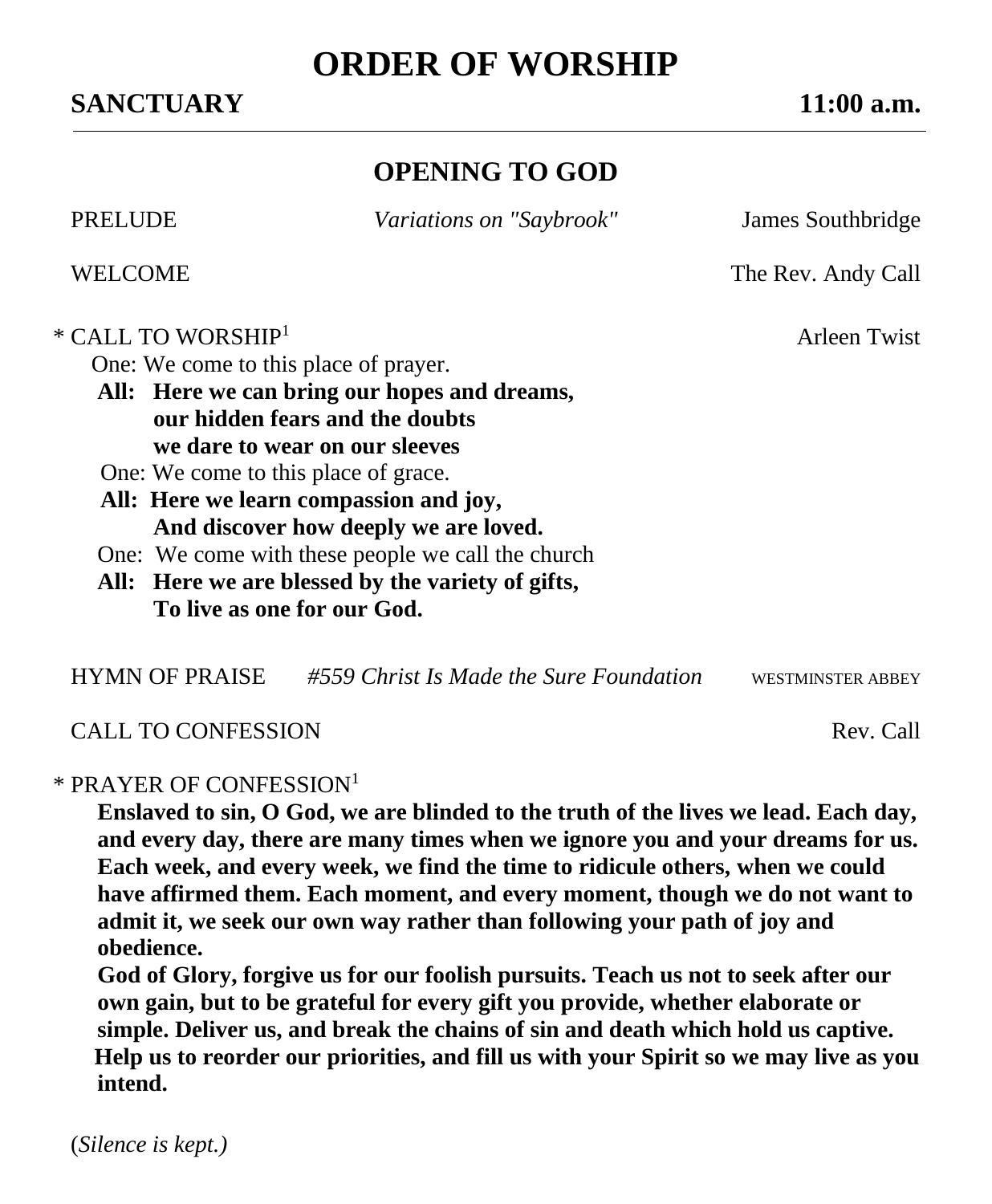ASSURANCE OF GOD'S GRACE THE REV. Call One: In the name of Jesus Christ, you are forgiven.  **All: In the name of Jesus Christ, you are forgiven. Thanks be to God.**

### **HEARING GOD'S WORD**

| <b>MINISTRY OF MUSIC</b>                                       | Simple Song (from Mass)<br>Melissa Sorohan, mezzo soprano<br>Virginia Steiger, flute<br>Robert Day, piano | <b>Leonard Bernstein</b> |  |
|----------------------------------------------------------------|-----------------------------------------------------------------------------------------------------------|--------------------------|--|
| THE SCRIPTURE LESSON                                           | Acts 16:23-34                                                                                             | Mrs. Twist               |  |
| <b>THE MESSAGE</b>                                             | <b>One Powerful Song</b>                                                                                  | Rev. Call                |  |
| <b>OFFERING OUR LIVES IN DISCIPLESHIP</b>                      |                                                                                                           |                          |  |
| <b>HYMN OF REFLECTION</b>                                      | My Life Flows On (insert) HOW CAN I KEEP FROM SINGING                                                     |                          |  |
| <b>SHARING OUR JOYS AND CONCERNS</b><br>The Rev. Amanda Moseng |                                                                                                           |                          |  |
| <b>PRAYERS OF THE PEOPLE</b>                                   |                                                                                                           | Rev. Moseng              |  |
| THE LORD'S PRAYER (#895)                                       |                                                                                                           |                          |  |
| <b>OFFERTORY</b>                                               | O Divine Redeemer<br>Melissa Sorohan, mezzo soprano; Robert Day, organ                                    | <b>Charles Gounod</b>    |  |
| * DOXOLOGY (#95) & PRAYER OF DEDICATION                        |                                                                                                           |                          |  |
| HYMN OF DICIPLESHIP #363 And Can It Be That I Should Gain      | <b>SAGINA</b>                                                                                             |                          |  |
| <b>BENEDICTION</b>                                             |                                                                                                           |                          |  |
| <b>POSTLUDE</b>                                                | Recessional                                                                                               | Rex Koury                |  |
|                                                                |                                                                                                           |                          |  |

\*The people may stand.

<sup>1</sup> Thom M. Shuman (lectionaryliturgies.blogspot.com), adapted

Robert Day, Organist; David Gilson, Director of Music